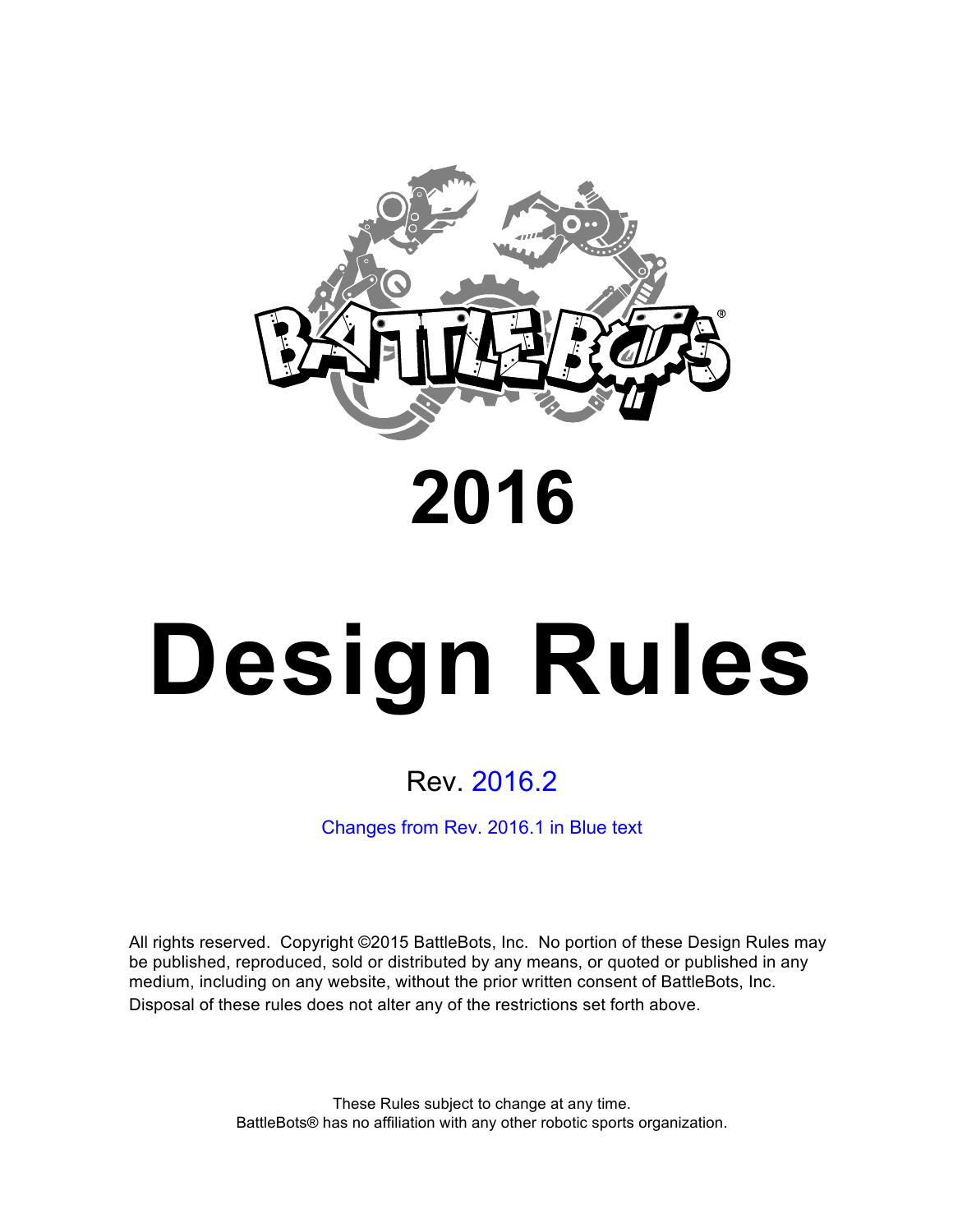# **Overview**

This document outlines the requirements for any Team that intends to build a combat robot ("bot") and compete in the 2016 BattleBots Tournament (the "Tournament"). The following rules have been constructed to be as unrestrictive to the design process as possible while balancing fairness to other competitors, arena damage, event-scheduling issues, and the safety of all competitors, crew, and audience members.

Nothing contained herein shall be construed as an official invitation to join and/or compete in the Tournament. BattleBots Inc. ("BattleBots") must approve and accept your bot's design for the Tournament. If your bot was accepted by BattleBots for use in any prior contest, that does not guarantee that the same bot will be accepted for use in this Tournament. If the design of your bot is accepted and you proceed for further consideration, you will receive additional instructions and/or documentation.

# **Section 1. BattleBot Basics**

# **a. Mobility**

Your bot can be a walker, roller, hopper, flier, slitherer, or whatever, as long as it moves around in a controlled manner without causing damage to the arena.

At a minimum, we would like your bot to be able to move around at a fast walking pace  $(\sim 4 \text{ mph})$ , but preferably MUCH faster. If your bot is slower, we expect it to have a really awesome weapon (or two).

# **b. Bot Control**

You must have reliable remote control over all of your bot's functions and positions. Autonomous functions in the bot are acceptable, provided you are able to remotely disable or override those functions at any time.

# **c. Weapons**

Whether it's a flipper, pounder, grabber or whatever, your bot must have at least one independently powered weapon that can seriously affect the operation of another BattleBot. Bring spares and/or alternate (modular) weapons. If your bot does not enter the arena with a functional, effective weapon, you will forfeit your match.

# **d. Configuration**

A bot can actually be comprised of two or more "MultiBots". Each bot must meet the requirements described in this document, but only one of the bots is required to have a weapon. And of course, the total weight of all the bots cannot exceed the limit set forth herein.

There is no maximum size limit; however, your bot (or combination of bots) must be able to start the match from completely within the space of an 8' x 8' square.

# **e. Component Protection**

Batteries, high-pressure tanks, fuel tanks and fuel lines must be sufficiently protected. If you (or we) can jam the blade of a long screwdriver through the outer shell/frame of the bot and hit a battery, pressure tank, fuel tank or fuel line, it is not sufficiently protected.

# **f. Floor Clearance**

There is no specific requirement for the clearance underneath a bot; however, the arena floor may not be flat and the floor panels may not all be the same height. In addition, there may be "pop-up" obstacles.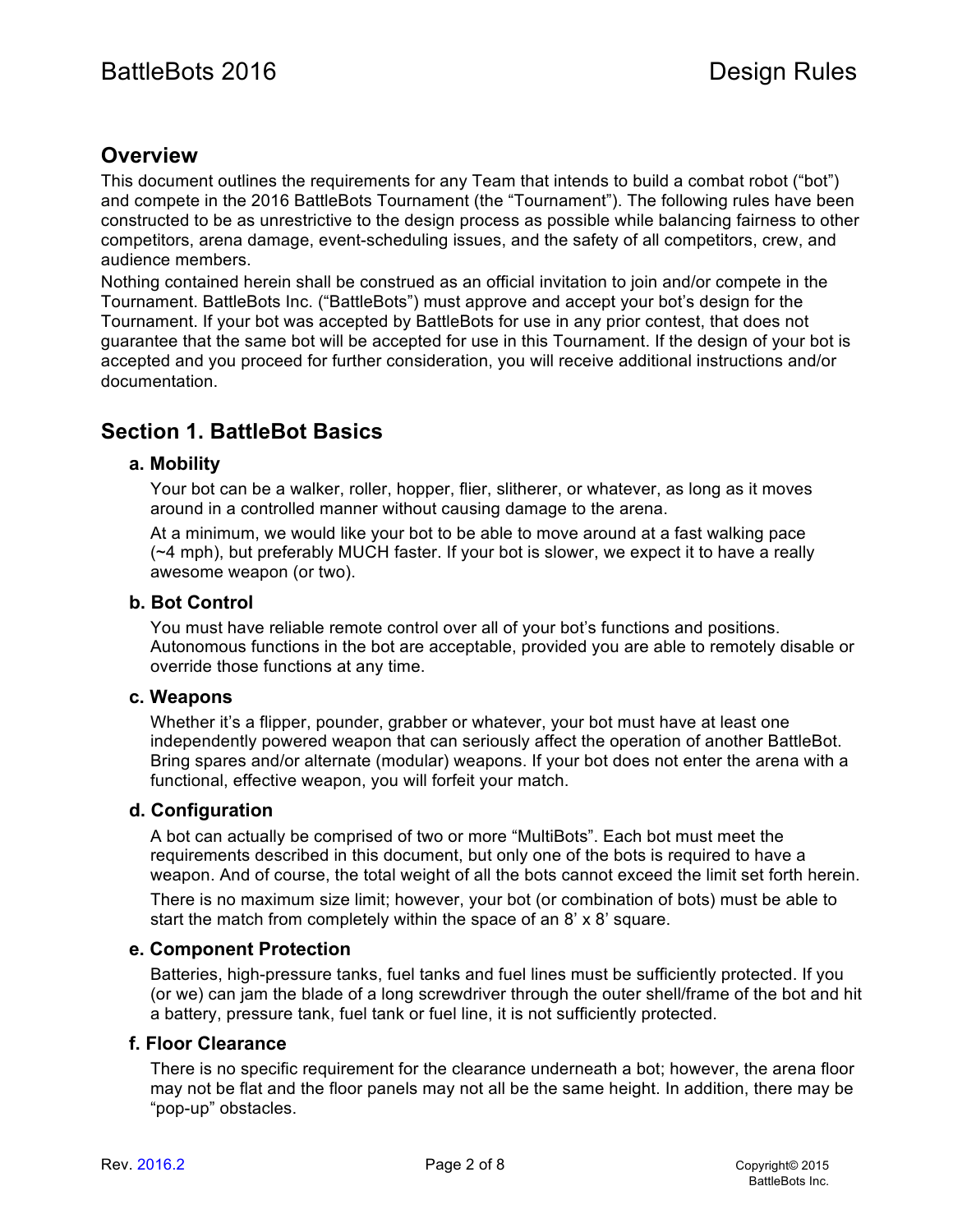# **Section 2. Weight Limit**

# **a. Maximum Weight**

The maximum allowed weight is **250.0 pounds** ready to fight. There is no minimum weight.

Flying bots ("Flybots") are limited to a maximum of **10.0 pounds** each, ready to fight. Exceptions to the Flybot weight limit may be made on a case-by-case basis, depending upon the construction and configuration of the Flybot. We are concerned about damage to the arena sides and ceiling.

Your bot's final official weight will be measured on our certified scales at the Tournament. Any other weight measurements you have taken, at home or otherwise, will not be applicable. Note that scales can vary by 5% or more -- if your bot is overweight, you will have very little time at the Tournament to correct it. We recommend that you design your bot underweight and bring ballast.

# **b. Weight Exclusions**

- Safety covers and restraints do not count towards the weight of your bot.
- If you (or BattleBots) install one or two *small* cameras on your bot, the weight of such cameras will not count towards the weight limit of your bot.
- If BattleBots installs a telemetry package into your bot, the weight of the telemetry package will not count towards the weight limit of your bot.

# **Section 3. Activation/Deactivation**

If your bot is not easy and safe to activate and deactivate, it will not be approved. We are VERY strict about this.

Activation and deactivation must be done by **one person** and within the maximum amount of time permitted herein.

Even if a bot's activation and deactivation system meets the letter of the rules as defined below, BattleBots Inc. will make the final decision whether to accept or reject the system.

# **a. Master Switches**

The Master Switch locations and their access should be one of the first things you think about when designing your bot.

A minimum of two Master Switches are required:

- A "Mobility Master Switch" that mechanically and directly shuts off electric power to the drive system.
- A separate "Weapons Master Switch" that mechanically and directly shuts off all electric power to any weapon and/or Flame system.

More than two Master Switches are allowed as long as it is possible to independently shut off power to the drive and the weapons systems.

Requirements for all of the Master Switches are:

- 1) Switch operation must be simple enough to allow any event crewperson to use it.
- 2) Normal switch operation cannot require any lifting or tilting of the bot.
- 3) Switch operation cannot require that a person get in the path of any weapon.
- 4) A special tool may be used to operate a Master Switch. If your bot requires a special tool to operate a Master Switch, you must bring a spare tool.

All switches have to be operated within the Activation/Deactivation time limit.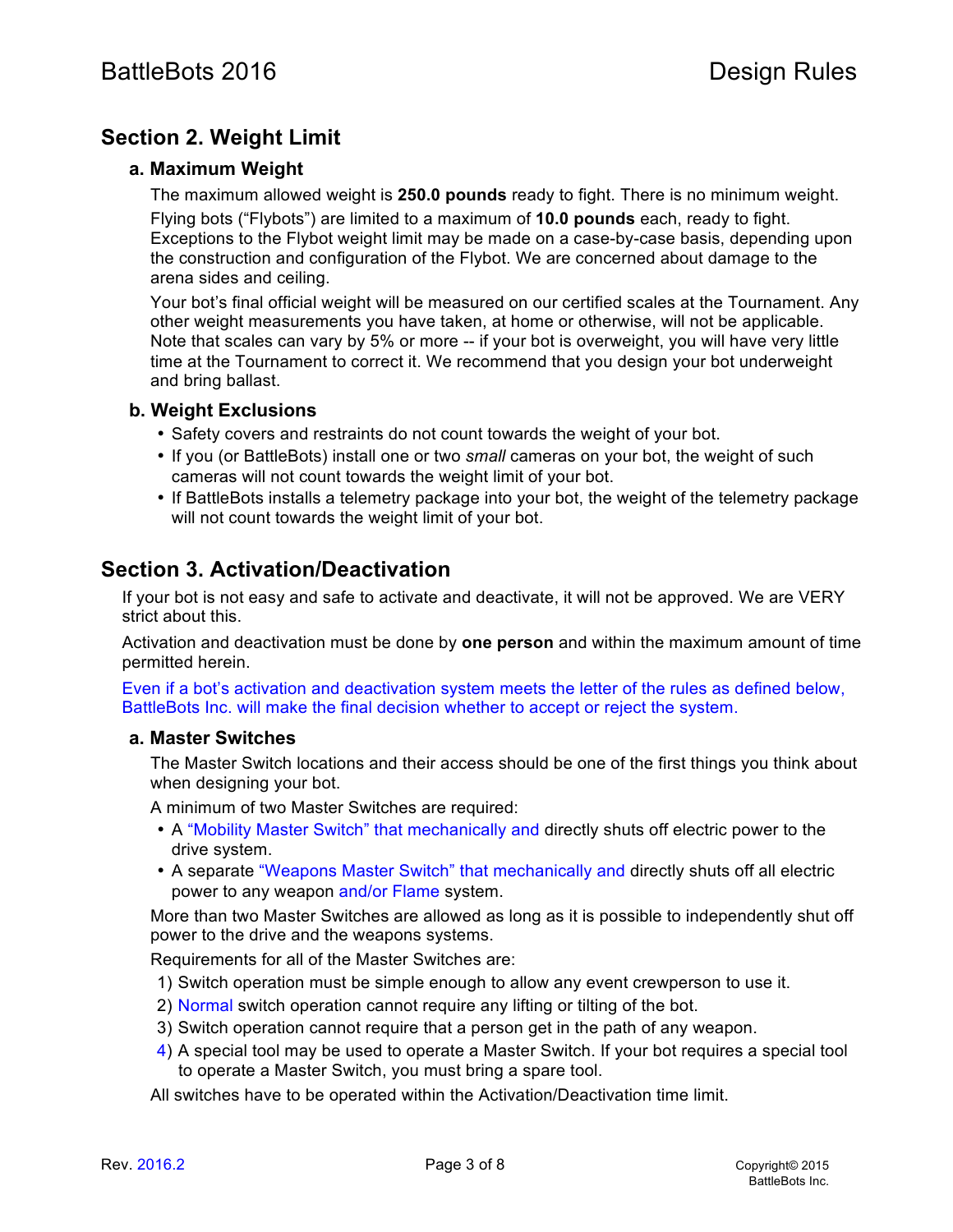An insertable/removable jumper plug is an approved (and preferred) alternative to either type of Master Switch.

If the robot has a powered rotating shell, you must have a method that locks the shell from moving.

If any Weapons Master Switch is located inside the robot underneath a rotating shell, then the robot must have a "Weapon Kill Switch" accessible from the outside of the robot that directly disconnects all electric power from any shell-spinning mechanism, and is located such that rotating the shell is not required to operate the switch (such as on top in the center of the shell, or on the bottom of the bot).

If access to the Weapon Kill Switch is on the bottom of the bot, you must provide a special tool or device that enables one person to flip over the bot without that person touching the bot.

#### **b. Activation**

It cannot require more than **30 seconds** to activate the bot, including the removal of safety covers and restraints and the operation of the Master Switches. For MultiBots, all of the bots combined have to be activated within the time limit.

When any Master Switch (or combination of Master Switches) is turned on, there must be no motion at all by the bot or its weapons.

# **c. Deactivation**

When your bot is deactivated, it must be incapable of moving or of operating any of its weapons. Deactivation cannot require more than **30 seconds**.

If the bot has just been seriously damaged in combat, the deactivation time requirement may be waived for that match, but the bot must be otherwise rendered safe before removing it from the arena.

# **Section 4. Electrical System**

## **a. Maximum Voltage**

The maximum allowed voltage anywhere in the bot is **220 volts**. However, if your bot uses voltages higher than **48 volts** nominal, you will have to convince us that you know what you are doing, and we reserve the right to reject your bot's design for failure to meet our safety requirements.

#### **b. Batteries**

Any type of commercially-available battery may be used. If your bot uses lead-acid batteries, they must be factory-marked as AGM-type.

Protect your batteries well. If your batteries catch fire during a match, the arena may (at the sole discretion of the BattleBots) be sealed off until the fire has burned itself out and the fumes have cleared.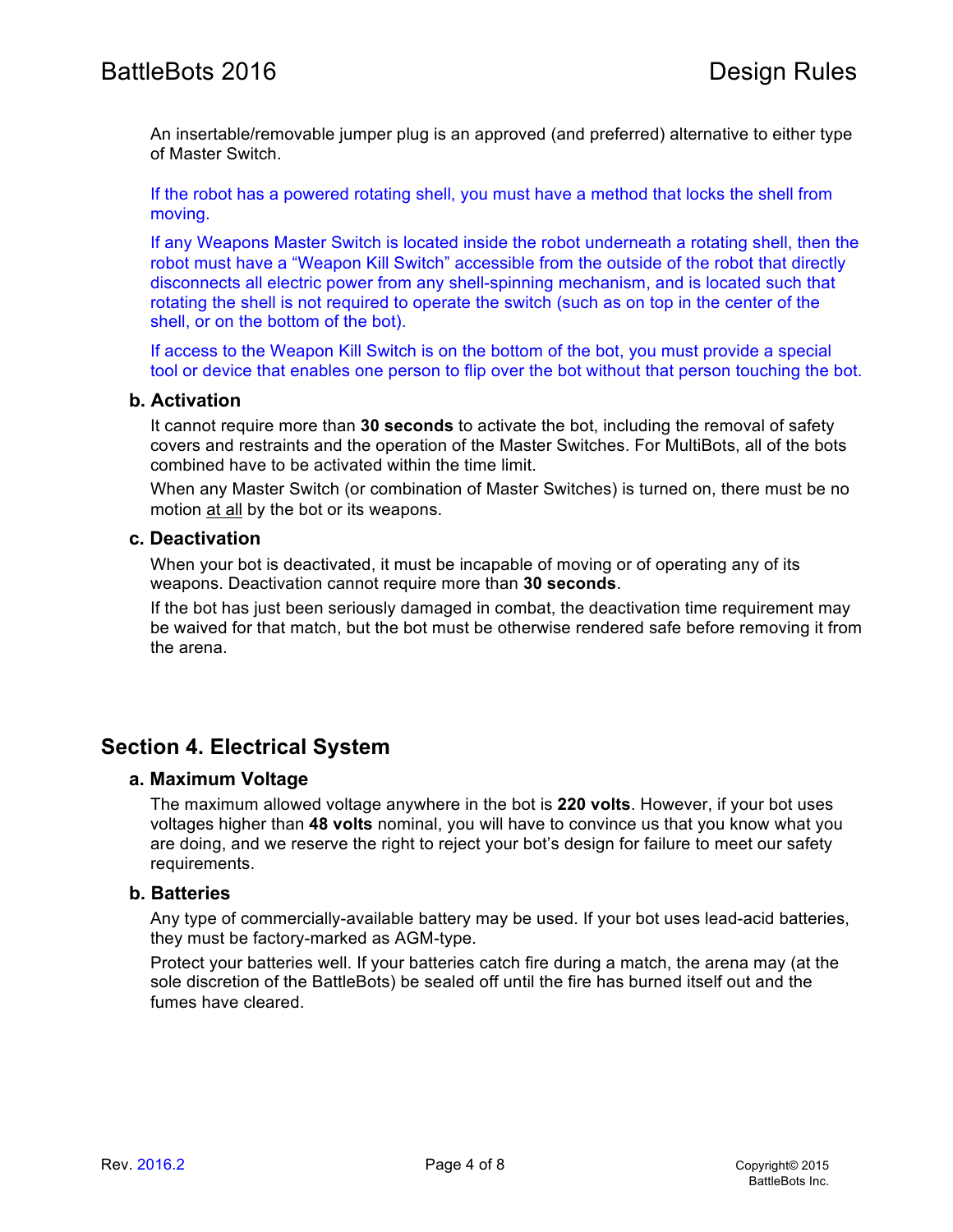# **Section 5. Remote Control**

All communications to or from bots must use a commercially available remote control ("RC") system that uses a form of Digital Spread Spectrum ("DSS") communication with automatic pairing between the transmitter and receiver.

There are many systems and conversions available. A good commercial DSS system is virtually immune to interference. It is your responsibility to confirm that your RC equipment cannot interfere with any other RC system operating on the same frequency.

Your control systems have to be designed such that if your transmitter(s) lose power or are turned off, your bot and its weapon(s) will stop moving.

We will verify your system at the Tournament. If your RC system interferes with other systems at the Tournament, you may be disqualified.

If you have elaborate RC communication station equipment, you will have **60 seconds** to set it up and **60 seconds** to remove it.

# **Section 6. Construction Materials**

Basically, we do not want to have to clean up a big (or toxic) mess after a match.

#### **a. Prohibited Materials**

This is not a comprehensive list. Be sensible. Check with BattleBots if you are unsure whether or not materials used on your bot may be prohibited.

- Radioactive materials.
- Hazardous loose fibers (asbestos, etc.). Carbon or fiberglass composites are OK.
- Toxic or reactive metals (e.g., Cadmium, Mercury, Lithium), except in batteries.
- Organic substances (except wood, wood products and battery electrolytes).

# **b. On the Bot Exterior**

Stuff on the outside of your bot should not foul up the arena when it's fighting another bot. This list is also not comprehensive, so be sensible here too. Not allowed are:

- Lead metal (Pb).
- Rigid plastic foams (PVC, Polystyrene, Polyurethane, etc.)
- Glass or brittle ceramics

# **Section 7. Flames**

Flame outputs are intended for showmanship only and are not considered to be an Active Weapon, as defined below.

# **a. Flame Output Requirements**

Flame outputs are subject to the following:

- Only pure propane, pure butane, or a combination of the two can be used.
- Gas storage per bot is limited to **16.4 ounces** in a single protected tank.
- The gas cannot be deliberately heated or cooled.
- The flame effect can be started and stopped at will using the remote control.
- The maximum length of the flame is **4 feet**.
- The length and angle limits of the flame must be adjustable.
- Flames from Flybots must be aimed vertically downward.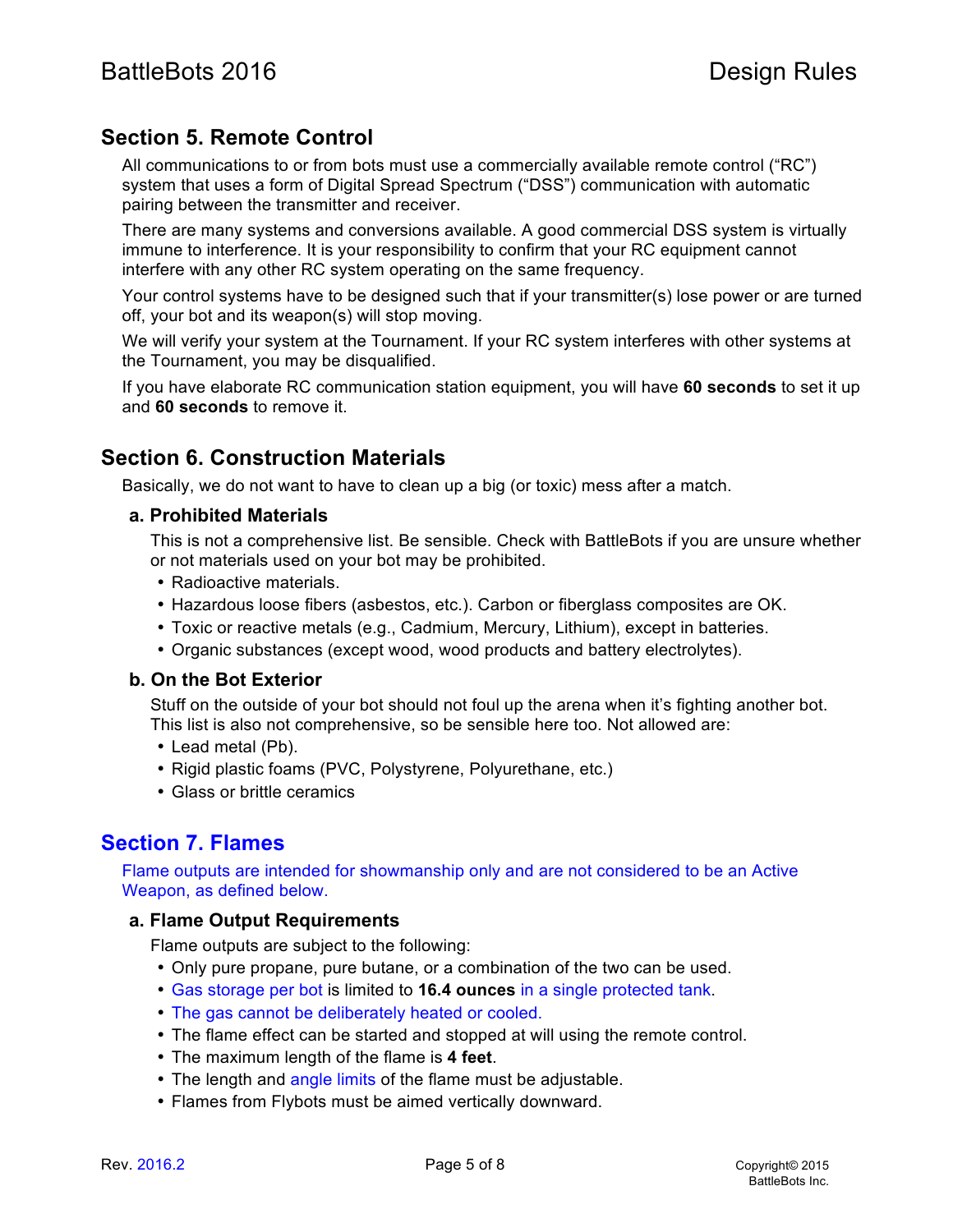# **Section 8. Active Weapons**

Every bot (or at least one bot that is part of a MultiBot) must have a real weapon (or multiple weapons). If the weapon does not look like it can damage or incapacitate another bot, your bot will not be accepted.

#### **a. Weapon Definition**

A weapon is a powered part of your bot that is remotely operated, independent of its mobility method (wheels or otherwise). The weapon can be used in conjunction with moving the bot, but the basic effectiveness of the weapon cannot depend on bot movement. The weapon's effectiveness also cannot depend on the use of Flames.

Wedges, Thwackbots and such are allowed, but must have additional powered weapons.

#### **b. Projectile Weapons**

Projectile weapons are allowed, as long as they do not create an arena-fouling problem. Projectile weapons must not use explosives. Springs, catapults and gas-pressure powered guns may be acceptable. You may be required to show that your projectile weapon will not damage the Lexan exterior of the arena.

#### **c. Multiple Weapons**

A bot can have more than one weapon, but at least one of the installed weapons must display the ability to damage or incapacitate.

The use of interchangeable (modular) weapons is encouraged. However, the bot cannot weigh more than the specified limit regardless of weapon configuration.

#### **e. Spinning Weapons**

Spinning weapons must have a fail-safe that causes power to be removed from the spinning part(s) if the RC signal is lost.

Spinning weapons must spin down from full speed to a full stop within **60 seconds** on command from the remote controller, or if the RC signal is lost.

# **f. Prohibited Weapons**

The following weapon types are not allowed under any circumstances:

- Fouling devices such as glue, nets, fishing line, ball bearings and such.
- Squirting liquids or liquefied gasses such as liquid Nitrogen.
- EMP generators or other means intended to damage or jam the opponent bot's electronics.
- Deliberate smoke generators.
- Bright lights, lasers, etc., that are distracting or dangerous to vision.
- Weapons that damage the other bot by destroying themselves.

# **Section 9. Internal Combustion Engines**

Internal combustion engines are allowed, but with the following requirements:

- The engine must use a self-starter that is activated by remote control.
- Any electric fuel pumps must be able to be shut off by remote control.
- If the engine uses a separate fuel tank, the tank and fuel line must be well protected.
- The fuel tank must be vented (no pressurized tanks) with a vent system that will not continuously leak fuel if the bot is upside-down.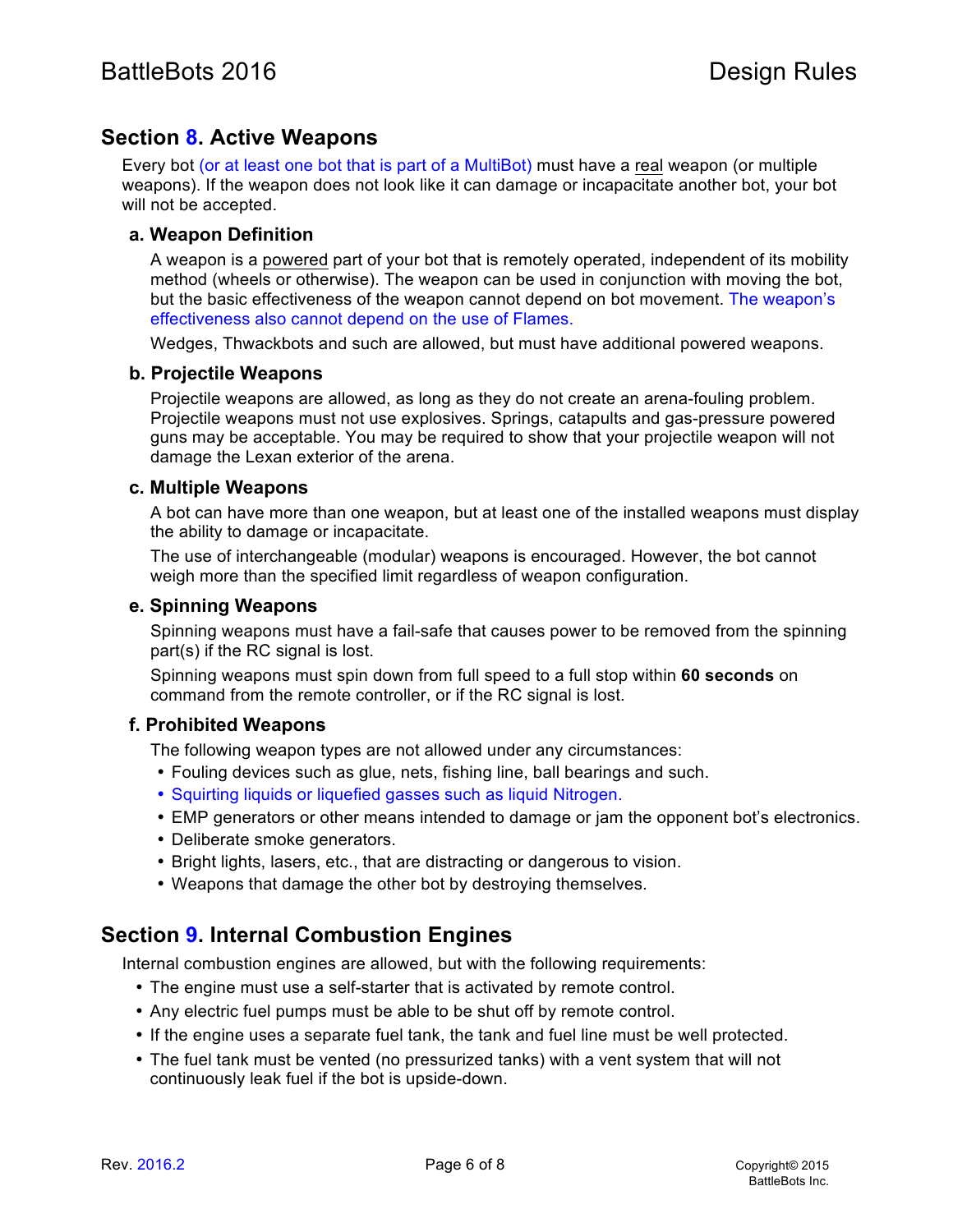# **Section 10. Pneumatics**

#### **Pneumatics can be dangerous. If you are not familiar with pneumatic systems, use another energy source for your weapons.**

Requirements for any pneumatic system are:

- Systems can use Nitrogen ( $N_2$ ) gas or compressed air.  $CO_2$  cannot be used.
- The gasses cannot be deliberately heated or cooled.
- The maximum allowed stored pressure is **3000 psi**.
- The maximum allowed regulated system pressure is **400 psi**.
- There are no specific restrictions on the system design; however, the pneumatic system must use best practices and commercially available components that are rated for the operating pressures used.
- On-board air compressors that fill a buffer tank are allowed and preferred over stored  $N<sub>2</sub>$ . In a match, you may start pressurizing after the arena has been closed, but prior to the start of combat.
- You must have a way to shut off or purge the pneumatic system as part of the deactivation procedure.
- Nitrogen pneumatic systems must be designed to be filled using a Foster FST-series 12MPS straight-through stainless steel quick-disconnect male plug fitting. An exact equivalent fitting from other manufacturers is also acceptable.

Pressures above the stated limits may be approved if you can convince us that you have the necessary knowledge and experience to safely engineer such a system.

# **Section 11. Hydraulics**

Requirements for any hydraulic system are:

- The maximum allowed system pressure is **3000 psi**. A higher limit may be approved if you can convince us that you've the necessary expertise to engineer a reliable and safe system.
- The hydraulic fluid must be non-flammable, non-corrosive, have moderate-to-low toxicity, and be rated for the maximum pressure used in the hydraulic system.
- There are no specific restrictions on the system design; however, the hydraulic system must use best practices and commercially available components that are rated for the operating pressures used.
- Hydraulic reservoir tanks must be protected within the bot.
- You must have a way to depressurize the system as part of the deactivation procedure.

# **Section 12. Handling Safety**

Any sharp edges or corners on the bot that could injure someone must have a removable protective cover that cannot be accidentally knocked off. That is: they must be mechanically fastened, and not held on by friction or gravity.

If a weapon or other part of a deactivated bot can move such that it could injure a person, it must have some built-in or external method of preventing such movement.

If BattleBots decides that your covers or restraints are not adequate, you will not be allowed to move your bot from your pit area to the arena.

Also, you will not be allowed to hand-carry your bot anywhere during the Tournament. You are required to bring your own hand-truck or dolly for moving your bot.